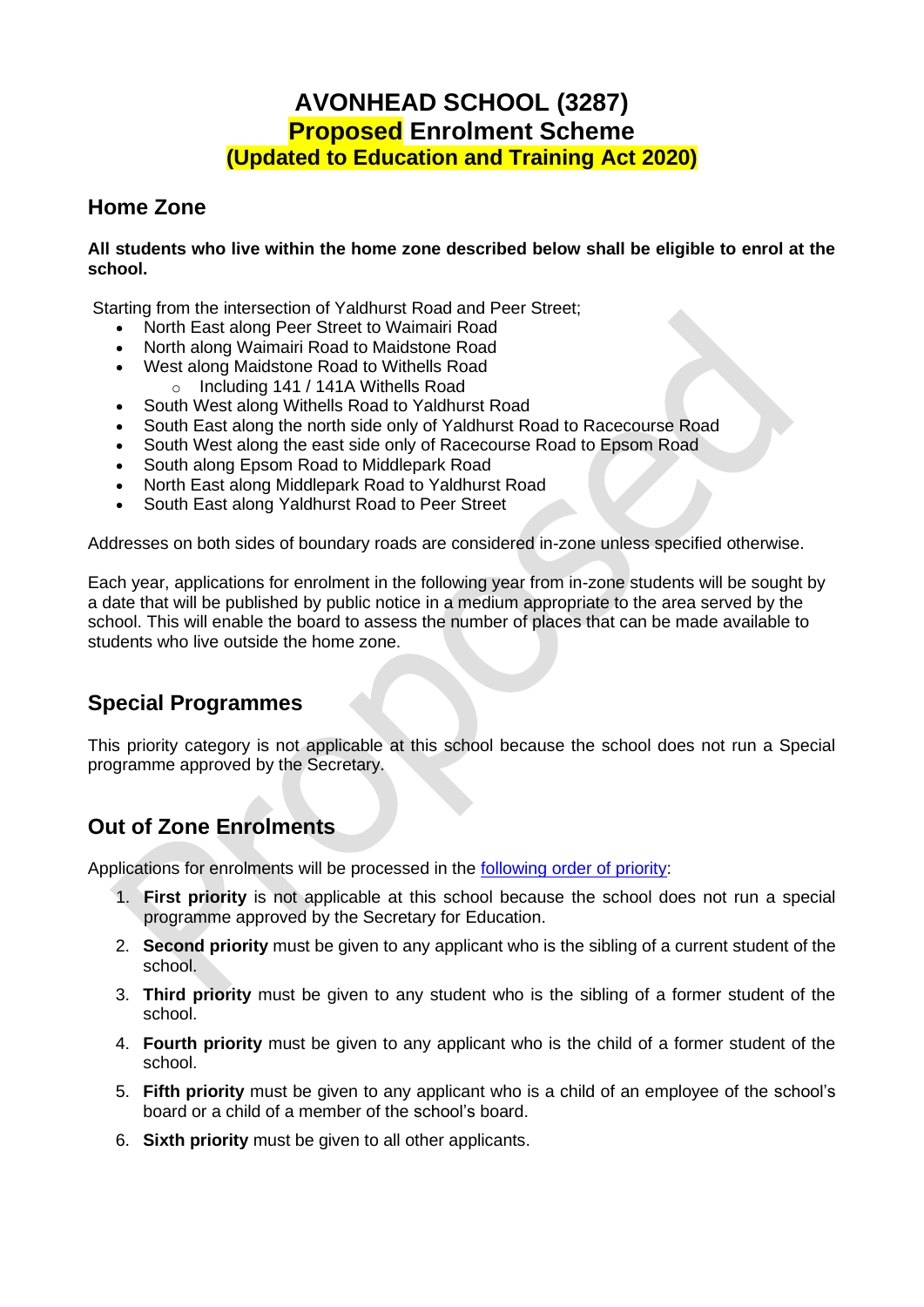Before the application deadline associated with each pre-enrolment period, a Board must, by public notice in a medium appropriate to the area served by the school:

- confirm the already advertised dates for the receipt of applications and for the holding of the ballot.
- state the likely number of out of zone places that remain available.

If there are more applicants in any priority group than there are places available, selection within the priority group will be by ballot conducted in accordance with [instructions by the](https://www.education.govt.nz/assets/Enrolment/Secretarys-Instructions-December-2020.pdf) Secretary, under [Schedule 20, Clause 3 \(1\)](https://www.legislation.govt.nz/act/public/2020/0038/latest/LMS177647.html) of the Education and Training Act 2020. Parents will be informed of the date of any ballot by public notice in a medium appropriate to the area served by the school.

Applicants may be required to give proof of address or sibling relationship.

The guidelines for development and operation of enrolment schemes are issued under Schedule 20, Clause 3 (3) of the Education and Training Act 2020 for the purpose of describing the basis on which the Secretary's powers in relation to enrolment schemes will be exercised.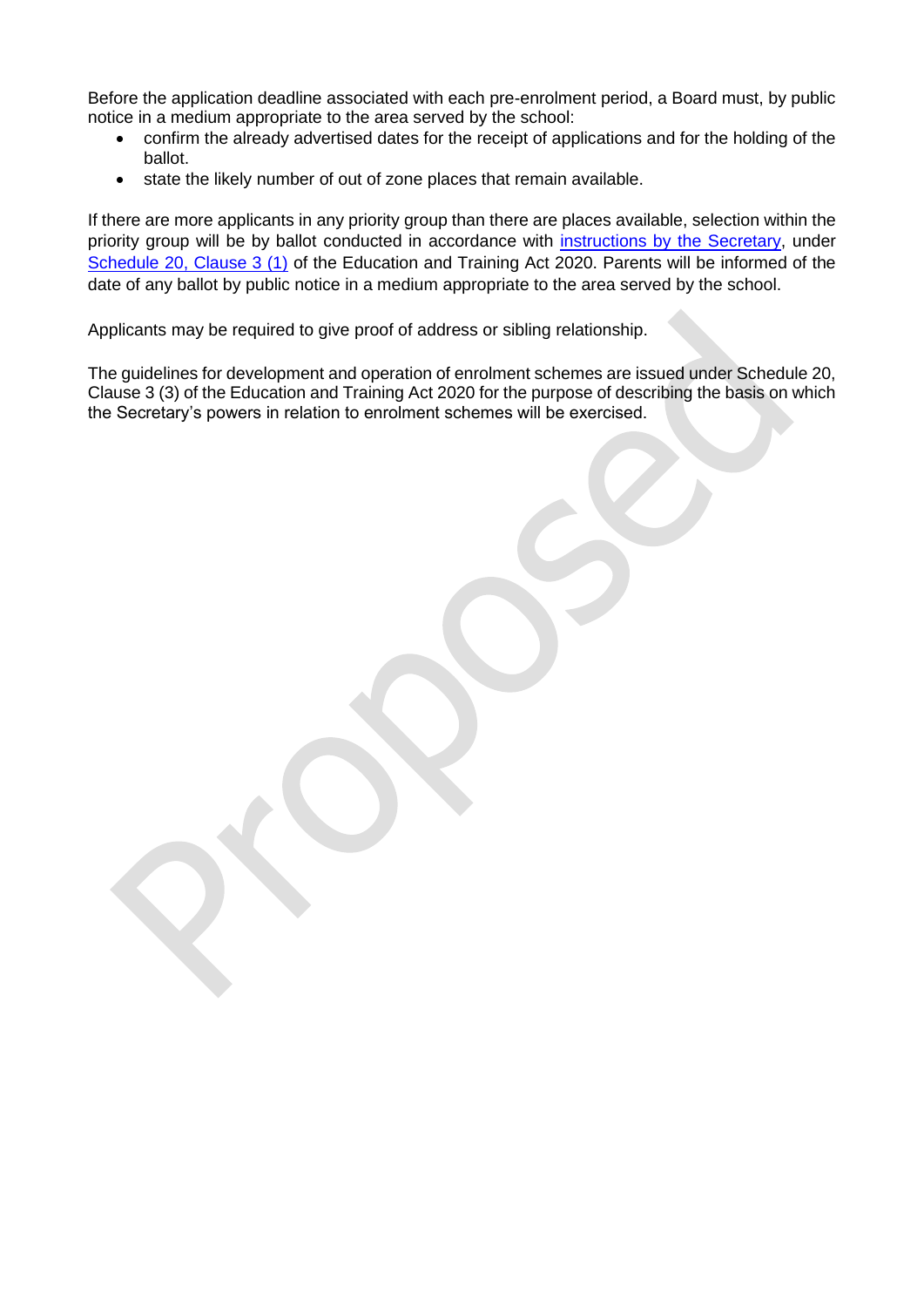